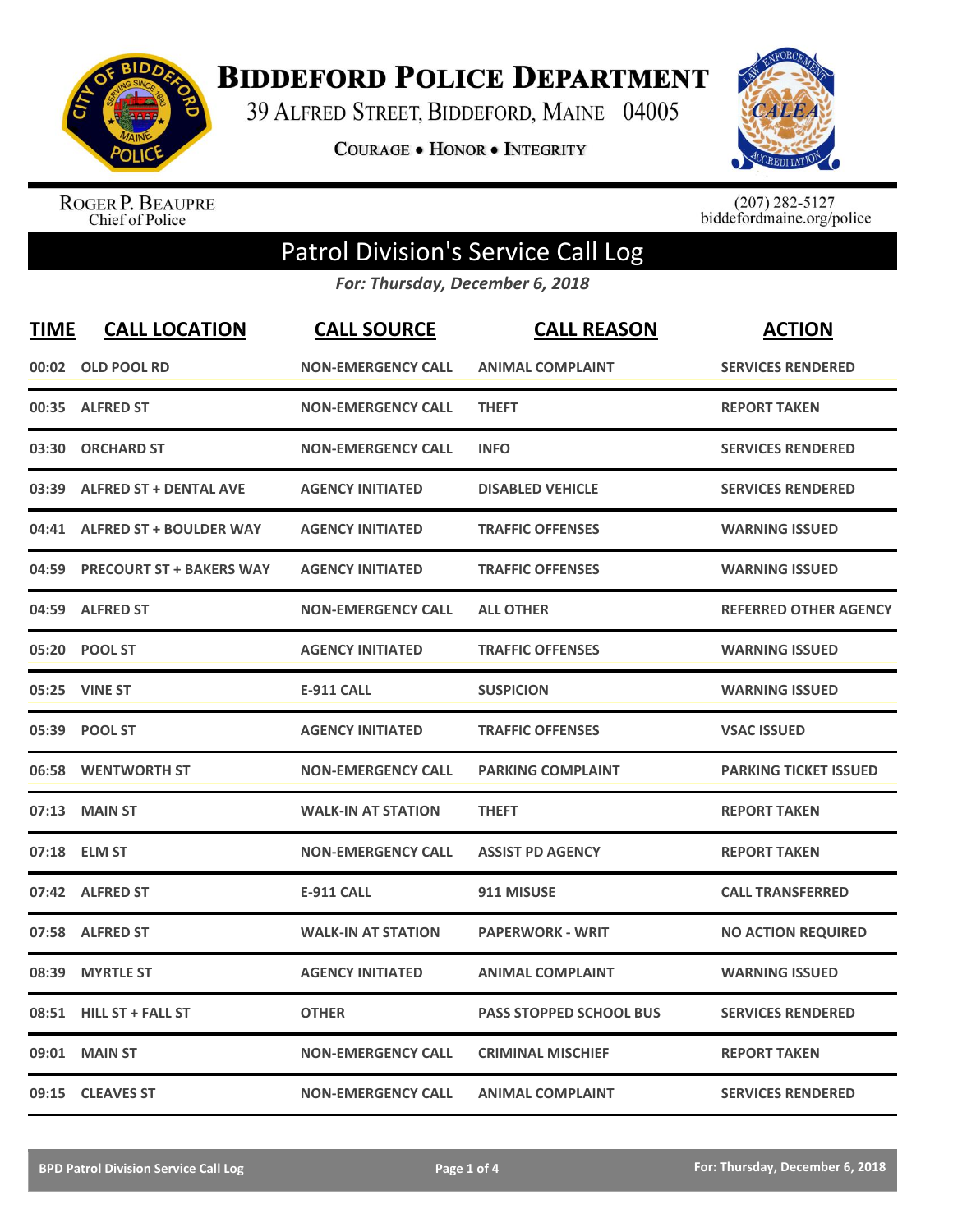| <b>CALL LOCATION</b>                                           | <b>CALL SOURCE</b>        | <b>CALL REASON</b>                                                                                                                         | <b>ACTION</b>                                                                                                                                                                                                                                                                                            |  |  |
|----------------------------------------------------------------|---------------------------|--------------------------------------------------------------------------------------------------------------------------------------------|----------------------------------------------------------------------------------------------------------------------------------------------------------------------------------------------------------------------------------------------------------------------------------------------------------|--|--|
| 09:19 QUIMBY ST                                                | <b>NON-EMERGENCY CALL</b> | <b>DOMESTIC COMPLAINTS</b>                                                                                                                 | <b>REPORT TAKEN</b>                                                                                                                                                                                                                                                                                      |  |  |
| 10:06 FRANKLIN ST                                              |                           |                                                                                                                                            | <b>CITATION ISSUED</b>                                                                                                                                                                                                                                                                                   |  |  |
|                                                                |                           |                                                                                                                                            |                                                                                                                                                                                                                                                                                                          |  |  |
| 10:28 ALFRED ST                                                | <b>WALK-IN AT STATION</b> | <b>COURT ORDERED CHECK IN</b>                                                                                                              | <b>SERVICES RENDERED</b>                                                                                                                                                                                                                                                                                 |  |  |
| 10:40 ELM ST                                                   | <b>AGENCY INITIATED</b>   | <b>TRAFFIC OFFENSES</b>                                                                                                                    | <b>WARNING ISSUED</b>                                                                                                                                                                                                                                                                                    |  |  |
| 10:43 MARINER WAY                                              | <b>E-911 CALL</b>         | 911 MISUSE                                                                                                                                 | <b>WARNING ISSUED</b>                                                                                                                                                                                                                                                                                    |  |  |
| 10:51 OAK RIDGE RD                                             | <b>AGENCY INITIATED</b>   | <b>ANIMAL COMPLAINT</b>                                                                                                                    | <b>WARNING ISSUED</b>                                                                                                                                                                                                                                                                                    |  |  |
| 11:11 ALFRED ST                                                | <b>AGENCY INITIATED</b>   | <b>SUSPICION</b>                                                                                                                           | <b>SERVICES RENDERED</b>                                                                                                                                                                                                                                                                                 |  |  |
| 11:20 FORTUNES ROCKS RD                                        | <b>NON-EMERGENCY CALL</b> | <b>ASSIST PD AGENCY</b>                                                                                                                    | <b>NEGATIVE CONTACT</b>                                                                                                                                                                                                                                                                                  |  |  |
| 11:33 FOSS ST                                                  | <b>E-911 CALL</b>         | <b>DOMESTIC COMPLAINTS</b>                                                                                                                 | <b>ARREST(S) MADE</b>                                                                                                                                                                                                                                                                                    |  |  |
|                                                                |                           |                                                                                                                                            |                                                                                                                                                                                                                                                                                                          |  |  |
| 11:52 ALFRED ST                                                | <b>E-911 CALL</b>         | 911 MISUSE                                                                                                                                 | <b>SERVICES RENDERED</b>                                                                                                                                                                                                                                                                                 |  |  |
| 11:54 PINE ST                                                  | <b>E-911 CALL</b>         | 911 MISUSE                                                                                                                                 | <b>NO ACTION REQUIRED</b>                                                                                                                                                                                                                                                                                |  |  |
| 12:04 PINE ST                                                  | <b>E-911 CALL</b>         | <b>DOMESTIC COMPLAINTS</b>                                                                                                                 | <b>REPORT TAKEN</b>                                                                                                                                                                                                                                                                                      |  |  |
| 12:28 MAPLEWOOD AVE                                            | <b>NON-EMERGENCY CALL</b> |                                                                                                                                            |                                                                                                                                                                                                                                                                                                          |  |  |
| 12:50 MAPLEWOOD AVE                                            | <b>NON-EMERGENCY CALL</b> | <b>DRUG</b>                                                                                                                                | <b>CITATION ISSUED</b>                                                                                                                                                                                                                                                                                   |  |  |
| CHARGE: POSSESSION OF MARIJUANA UNDER 21YRS OLD- OVER 1 1/4 OZ |                           |                                                                                                                                            |                                                                                                                                                                                                                                                                                                          |  |  |
| <b>BOULDER WAY</b>                                             | <b>NON-EMERGENCY CALL</b> | <b>THEFT</b>                                                                                                                               | <b>REPORT TAKEN</b>                                                                                                                                                                                                                                                                                      |  |  |
| 14:24 WINDSOR LN                                               | <b>WALK-IN AT STATION</b> | <b>THEFT</b>                                                                                                                               | <b>REPORT TAKEN</b>                                                                                                                                                                                                                                                                                      |  |  |
| 15:09 POOL ST                                                  | <b>NON-EMERGENCY CALL</b> | <b>ARTICLES LOST/FOUND</b>                                                                                                                 | <b>REPORT TAKEN</b>                                                                                                                                                                                                                                                                                      |  |  |
| 15:11 ALFRED ST                                                | <b>NON-EMERGENCY CALL</b> | <b>COURT ORDERED CHECK IN</b>                                                                                                              | <b>SERVICES RENDERED</b>                                                                                                                                                                                                                                                                                 |  |  |
| 15:19 HILL ST                                                  | <b>WALK-IN AT STATION</b> | <b>ARTICLES LOST/FOUND</b>                                                                                                                 | <b>REPORT TAKEN</b>                                                                                                                                                                                                                                                                                      |  |  |
| 15:36 FOSS ST                                                  | <b>WALK-IN AT STATION</b> | <b>JUVENILE OFFENSES</b>                                                                                                                   | <b>SERVICES RENDERED</b>                                                                                                                                                                                                                                                                                 |  |  |
| <b>16:01 MAIN ST</b>                                           | <b>AGENCY INITIATED</b>   | <b>TRAFFIC OFFENSES</b>                                                                                                                    | <b>WARNING ISSUED</b>                                                                                                                                                                                                                                                                                    |  |  |
| <b>16:17 FRANKLIN ST</b>                                       | <b>NON-EMERGENCY CALL</b> | <b>PAPERWORK</b>                                                                                                                           | <b>NEGATIVE CONTACT</b>                                                                                                                                                                                                                                                                                  |  |  |
|                                                                |                           | <b>CHARGE: VIOLATING CONDITION OF RELEASE</b><br><b>CHARGE: DOMESTIC VIOLENCE ASSAULT</b><br><b>CHARGE: DOMESTIC VIOL RECKLESS CONDUCT</b> | AGENCY INITIATED VIOL OF BAIL CONDITIONS<br>OFFENDER: MARSHALL R GAGNE  AGE: 46  RESIDENT OF: KENNEBUNK, ME<br>OFFENDER: JOSEPH ANTHONY MARINO  AGE: 41  RESIDENT OF: BIDDEFORD, ME<br>ATTEMPTED/THREATENED SUICIDE TRANSPORT TO HOSPITAL<br>OFFENDER: JUVENILE - G  AGE: 15  RESIDENT OF: BIDDEFORD, ME |  |  |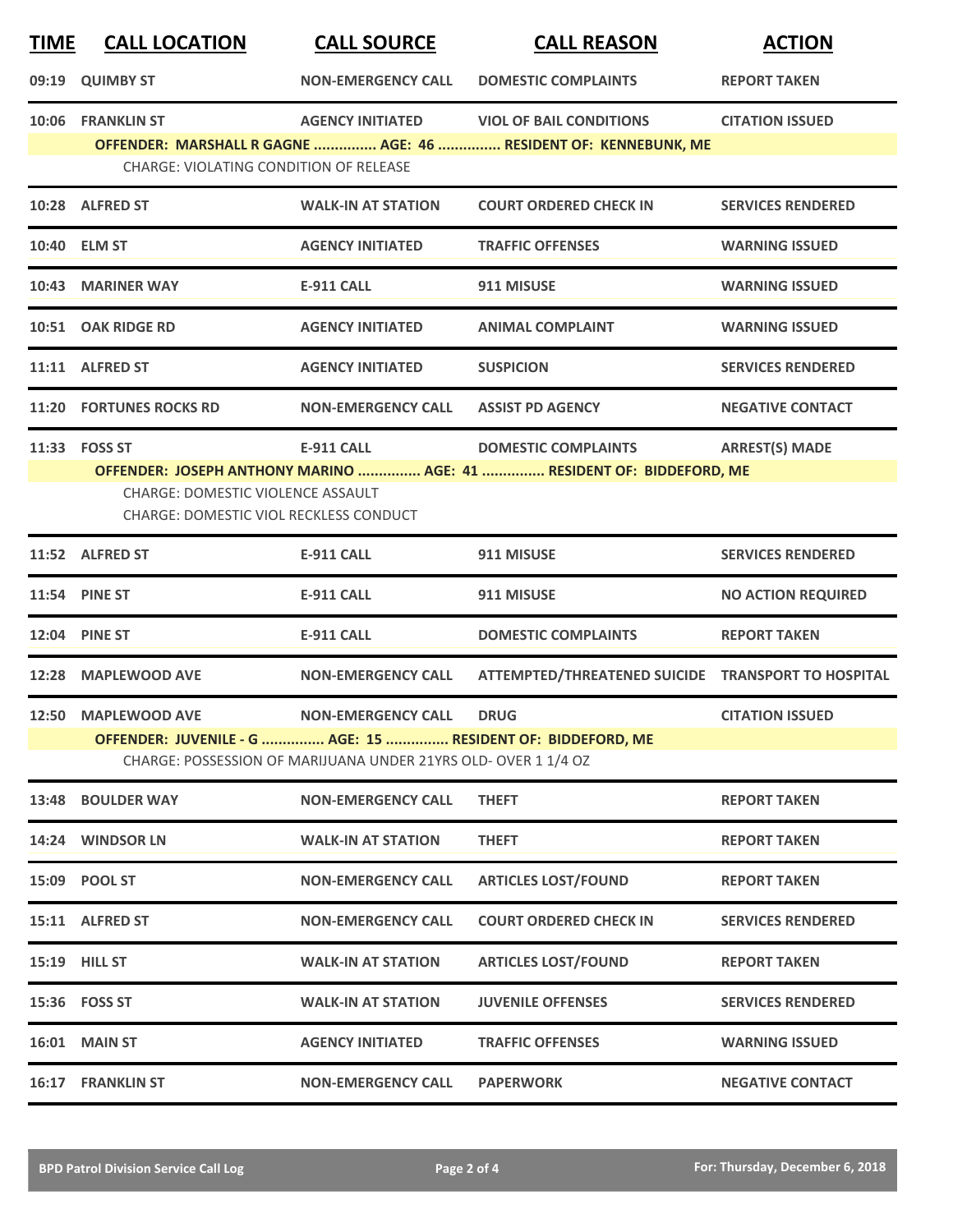| <b>TIME</b>  | <b>CALL LOCATION</b>           | <b>CALL SOURCE</b>                                                            | <b>CALL REASON</b>                                                                      | <b>ACTION</b>             |
|--------------|--------------------------------|-------------------------------------------------------------------------------|-----------------------------------------------------------------------------------------|---------------------------|
|              | 16:21 CLEAVES ST               | <b>NON-EMERGENCY CALL</b>                                                     | <b>DRUG</b>                                                                             | <b>SERVICES RENDERED</b>  |
|              | 16:25 MT VERNON ST             | <b>AGENCY INITIATED</b>                                                       | <b>PAPERWORK</b>                                                                        | <b>PAPERWORK SERVED</b>   |
|              | 16:26 SOUTH ST + WENTWORTH ST  | <b>NON-EMERGENCY CALL</b>                                                     | <b>HARASSMENT</b>                                                                       | <b>SERVICES RENDERED</b>  |
|              | 16:40 ALFRED ST + MT VERNON ST | <b>AGENCY INITIATED</b>                                                       | <b>TRAFFIC OFFENSES</b>                                                                 | <b>WARNING ISSUED</b>     |
|              | 16:57 BACON ST                 | <b>AGENCY INITIATED</b>                                                       | <b>CHECK WELFARE</b>                                                                    | <b>REPORT TAKEN</b>       |
|              | 17:02 WESTERN AVE              | <b>WALK-IN AT STATION</b>                                                     | <b>PAPERWORK</b>                                                                        | <b>NO ACTION REQUIRED</b> |
|              | 17:07 ELM ST + GRAYSON ST      | <b>AGENCY INITIATED</b>                                                       | <b>TRAFFIC OFFENSES</b>                                                                 | <b>WARNING ISSUED</b>     |
|              | 17:25 MAIN ST                  | <b>AGENCY INITIATED</b>                                                       | <b>LIQUOR LAW VIOLATION</b>                                                             | <b>WARNING ISSUED</b>     |
|              | 17:37 ALFRED ST                | <b>NON-EMERGENCY CALL</b>                                                     | <b>COURT ORDERED CHECK IN</b>                                                           | <b>SERVICES RENDERED</b>  |
|              | 17:37 ALFRED ST                | <b>NON-EMERGENCY CALL</b>                                                     | <b>PAPERWORK</b>                                                                        | <b>SERVICES RENDERED</b>  |
|              | 17:37 WENTWORTH ST             | <b>NON-EMERGENCY CALL</b>                                                     | <b>CIVIL COMPLAINT</b>                                                                  | <b>CIVIL COMPLAINT</b>    |
|              | 17:51 WESTERN AVE              | <b>AGENCY INITIATED</b>                                                       | <b>PAPERWORK</b>                                                                        | <b>PAPERWORK SERVED</b>   |
| 18:05        | <b>WENTWORTH ST</b>            | <b>AGENCY INITIATED</b>                                                       | <b>TRAFFIC OFFENSES</b>                                                                 | <b>VSAC ISSUED</b>        |
| 18:27        | <b>ALFRED ST</b>               | <b>NON-EMERGENCY CALL</b>                                                     | <b>COURT ORDERED CHECK IN</b>                                                           | <b>SERVICES RENDERED</b>  |
|              | 18:37 ALFRED ST + DENTAL AVE   | <b>AGENCY INITIATED</b>                                                       | <b>TRAFFIC OFFENSES</b>                                                                 | <b>WARNING ISSUED</b>     |
|              | 18:41 LINCOLN ST               | <b>E-911 CALL</b>                                                             | 911 MISUSE                                                                              | <b>NO ACTION REQUIRED</b> |
|              | 19:36 CUTTS ST                 | <b>NON-EMERGENCY CALL</b>                                                     | <b>JUVENILE OFFENSES</b>                                                                | <b>REPORT TAKEN</b>       |
|              | 19:42 PARKVIEW CT              | <b>NON-EMERGENCY CALL</b>                                                     | <b>ASSIST PD AGENCY</b>                                                                 | <b>SERVICES RENDERED</b>  |
|              | 19:54 LAFAYETTE ST             | <b>AGENCY INITIATED</b>                                                       | <b>TRAFFIC OFFENSES</b>                                                                 | <b>WARNING ISSUED</b>     |
|              | 20:36 CUTTS ST + BRADBURY ST   | <b>AGENCY INITIATED</b>                                                       | <b>ARTICLES LOST/FOUND</b>                                                              | <b>REPORT TAKEN</b>       |
|              | 20:39 MAIN ST                  | <b>E-911 CALL</b>                                                             | ATTEMPTED/THREATENED SUICIDE UNFOUNDED                                                  |                           |
| 21:03 IVY ST |                                | <b>WALK-IN AT STATION</b><br>CHARGE: DOMESTIC VIOLENCE ASSAULT, PRIORS T 19-A | <b>ASSAULT</b><br>OFFENDER: DANIEL HAROLD MITCHELL  AGE: 39  RESIDENT OF: BIDDEFORD, ME | <b>ARREST(S) MADE</b>     |
|              | 21:19 ALFRED ST + CLARK ST     | <b>AGENCY INITIATED</b>                                                       | <b>TRAFFIC OFFENSES</b>                                                                 | <b>WARNING ISSUED</b>     |
|              | 22:08 ALFRED ST                | <b>NON-EMERGENCY CALL</b>                                                     | <b>SUSPICION</b>                                                                        | <b>REPORT TAKEN</b>       |
|              | 23:00 BUZZELL RD               | <b>E-911 CALL</b>                                                             | <b>DOMESTIC COMPLAINTS</b>                                                              | <b>REPORT TAKEN</b>       |